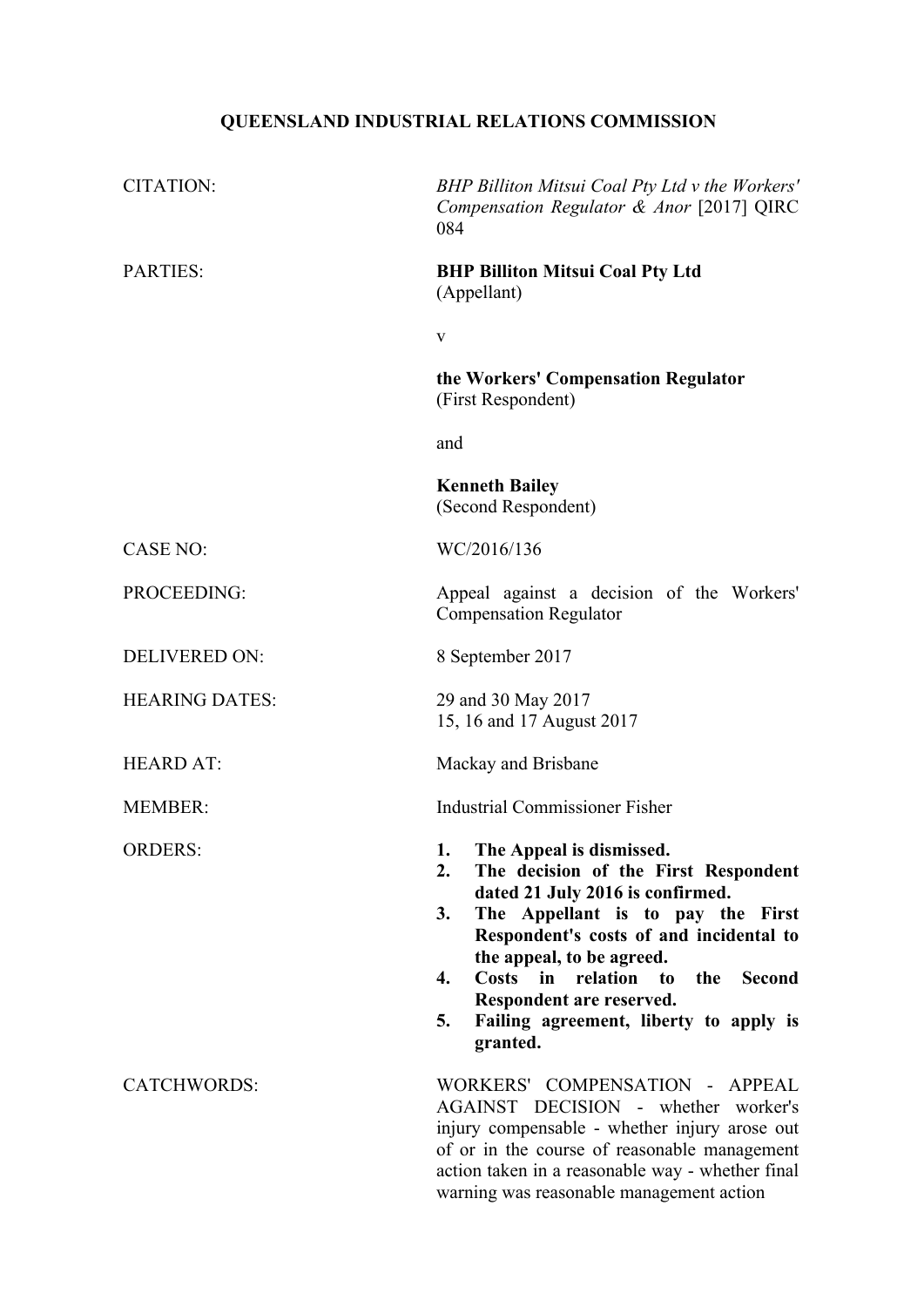CASES: *Workers' Compensation and Rehabilitation Act 2003,* s 32 *Q-COMP AND QR Limited (C/2011/26) - Decision* http://www.qirc.qld.gov.au *Hegarty v Queensland Ambulance Service* [2007] QCA 366 *WorkCover Queensland v Kehl* [2002] 170 QGIG 93 *Davis v Blackwood* [2014] ICQ 009 *Versace v Braun* (2005) 178 QGIG 315 APPEARANCES: Mr G. O'Driscoll, Counsel instructed by HWL Ebsworth Lawyers for the Appellant. Mr P. Rashleigh, Counsel directly instructed by the Workers' Compensation Regulator. Mr S. McSwan, McKays Solicitors for the Worker.

#### **Decision**

- [1] Kenneth Bailey was employed by BHP at the Poitrel Mine in Moranbah where he worked alongside other employees of BHP and labour hire workers. On 30 September 2015 he attended a pre-start meeting where mine management announced that the provider of labour hire would change and that any labour hire worker who wished to continue in employment would transition to the new provider, Mickala Mining. Representatives from Mickala Mining were present at the meeting, although this was not known by Mr Bailey. During the meeting, Mr Bailey referred to labour hire firms as "parasites". Mr Bailey was called to a meeting with his superintendent, Chris Smith, on 10 October 2015 where various performance and conduct issues were discussed and he was presented with a final warning about the "parasites" comment.
- [2] BHP acknowledges, and the Commission accepts, that Mr Bailey was a worker and that he sustained a personal injury that arose out of or in the course of his employment and because the injury was of a psychiatric or psychological nature his employment was a major significant contributing factor to it. The only issues in dispute are whether the injury is compensable either because it arose out of or in the course of reasonable management action taken in a reasonable way<sup>1</sup> or the workers' perception of reasonable management action taken against him.<sup>2</sup> The controversy is whether BHP is correct in asserting the final warning was reasonable management action taken in light of a pattern of behaviour or was issued inconsistently with the performance management tool and without proper regard to Mr Bailey's vulnerabilities as the Regulator contends.

## **Background**

<sup>1</sup> *Workers' Compensation and Rehabilitation Act 2003,* s 32(5)(a).

<sup>2</sup> *Workers' Compensation and Rehabilitation Act 2003,* s 32(5)(b).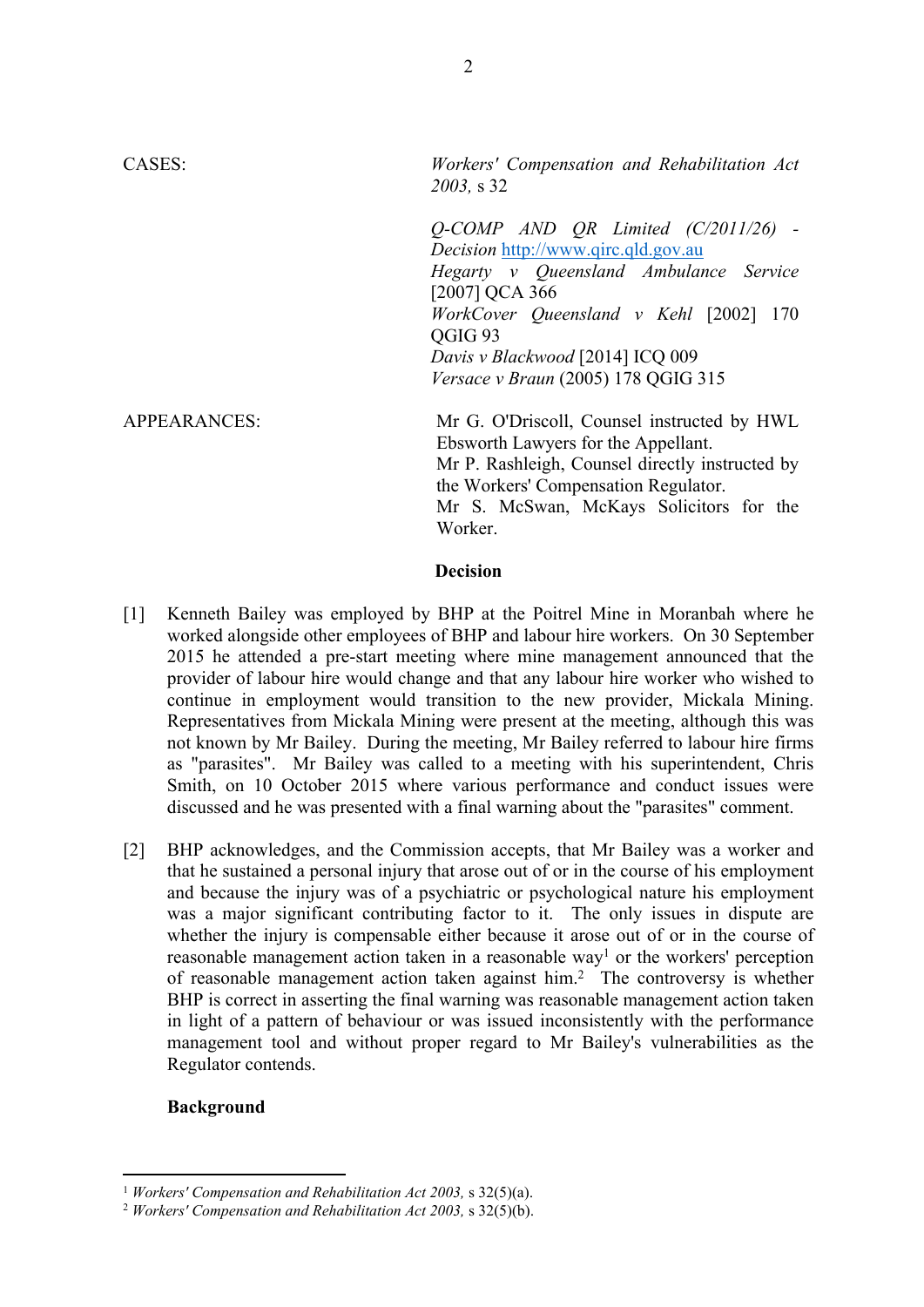- [3] Mr Bailey was absent from the Poitrel Mine between December 2014 and April 2015 suffering from a psychiatric or psychological disorder as a result of mine management's treatment of him. He had been particularly distressed by the change in his roster from 12 hour to 10 hour shifts which reduced his income significantly. Mr Bailey claimed workers' compensation for this injury but was unsuccessful both at first instance and on review. He did not appeal the review decision.
- [4] Mr Smith was aware that Mr Bailey had been absent from work because of a psychiatric or psychological disorder. He had a "catch up" with Mr Bailey on his return to work to have a "quick run through of previous events"<sup>3</sup> from Mr Bailey's perspective. Those "previous events" included a discussion about the reduction in shift length. The meeting was more of a "meet and greet, welcome back to work, type scenario."<sup>4</sup>
- [5] Mr Smith was not present at the meeting where Mr Bailey made the "parasites" comment; he was travelling to Mackay. Once he was within mobile telephone range he received several text messages and missed calls. Because he was concerned a serious incident had occurred, he stopped the car to check his messages. He learnt that Mr Bailey had made the "parasites" remark and this had not been taken well by the management team and some of his peers. By the next morning he received statements from crew members, including labour hire workers, and the leadership team, including the Production Manager, expressing their distress at the comment. The labour hire workers had expressed concern to him about the future of their employment considering what had transpired.
- [6] As a result, it was decided that when both he and Mr Bailey were next at the mine together a performance management discussion would occur. The performance management process is called a SHAPE Plan. The SHAPE Plan process for Mr Bailey was to address "a few other outbursts and performance issues" that had arisen prior to the "parasites" comment being made as well as the "parasites" comment. The view had been taken, including by Human Resources, that this comment was in breach of BHP's Code of Business Conduct and Charter of Values. Those documents require employees to show respect for those that they work for and with as well as embracing trust, teamwork and relationships that are mutually beneficial.

## **The SHAPE Conversations Meeting**

- [7] The meeting occurred on 10 October 2015 between Mr Smith and Mr Bailey. Adriana Coombes, the leading hand in the Production Mining C Crew, attended as the note-taker and Mark Scott, Superintendent, C Crew, attended as Mr Bailey's support person at his request. It seems the collection of the information included in the SHAPE Plan was done by others for Mr Smith to use with Mr Bailey.<sup>5</sup>
- [8] Mr Smith said the meeting took place on a Saturday because he was aware that Mr Bailey had experienced some issues previously with more senior managers. He found a quiet office to avoid distractions. They sat down for a "chat" and went through the SHAPE Plan and the final warning. From the notes of Ms Coombes, it

 $3$  T3-3.

<sup>4</sup> T3-3, T3-5.

<sup>5</sup> T3-15.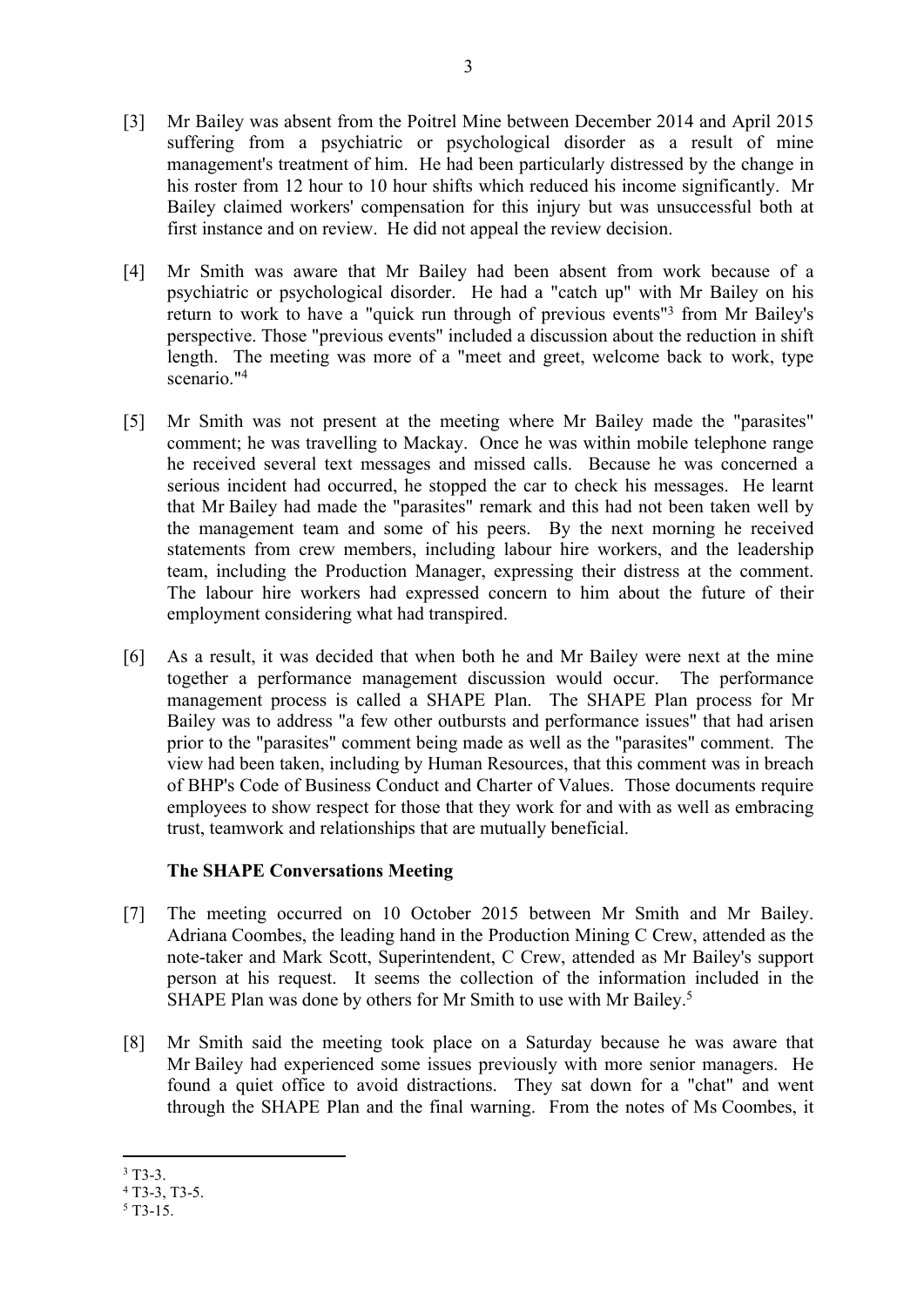appears that Mr Smith read through the Final Warning letter and Mr Bailey made certain comments. The SHAPE Plan was then discussed.

[9] The Final Warning letter signed by Mr Smith is in two parts - the final warning and the SHAPE Plan. The final warning identified that Mr Bailey had "displayed exceptionally poor behaviours in front of a number of employees and contractors. Specifically, during the pre-start meeting you called the likes of company's (sic) i.e. Mickala Mining 'parasites'."<sup>6</sup> After advising that this language and behaviour was highly offensive and in breach of Charter values and the Code of Business Conduct, Mr Smith went on to explain why the final warning was being issued:

> "As discussed during our meeting today, this type of poor behaviour is not tolerated onsite.

> This behaviour and use of the derogatory term of 'parasites' has had an adverse impact on the Mickala Mining employees present, the business relationship with Mickala Mining, and on your co-workers. BMC, nor I, will not<sup>7</sup> tolerate this type of behaviour. Accordingly, it has been decided to issue you with a Final Warning."

- [10] In his evidence Mr Smith said Mr Bailey was issued with a Final Warning letter because his "parasites" comment was the "final straw … in an escalating trend of outbursts … and … harmfulness … towards the workforce."<sup>8</sup> However, under crossexamination, Mr Smith conceded that the Final Warning letter does not explain that the final warning was the culmination of a series of similar preceding incidents.
- [11] The notes taken by Ms Coombes show that Mr Bailey disputed the presence of Mickala Mining at the pre-start meeting. He indicated that his "parasites" comment referred to all labour hire companies and not Mickala Mining individually. He also disputed that his comment was in breach of the Code of Business Conduct. He referred to two members of upper management having lied about him causing him to lose his "court case". These actions, in his view, had been breaches of the Code of Business Conduct.

The evidence of Mr Smith and Mr Bailey generally confirmed the accuracy of Ms Coombes' notes on these points.

- [12] The second part of the letter explained that Mr Bailey had been placed on the SHAPE Plan because "BMC currently hold concerns that you are not meeting the performance and behavioural expectations required of you in your position of Mine Employee at Poitrel mine."
- [13] The SHAPE Plan is a pro-forma document with twelve sections, including the following:
	- 1. Guiding Pillars of Performance Management;
	- 2. WHY Objective of the Discussion;

<sup>6</sup> Ex 7.

<sup>&</sup>lt;sup>7</sup> The original letter read by Mr Smith omitted the word "not". He amended it during the meeting to include this word. A handwritten amendment was made to the letter to reflect this. The letter tendered to the Commission as exhibit 7 includes the word "not".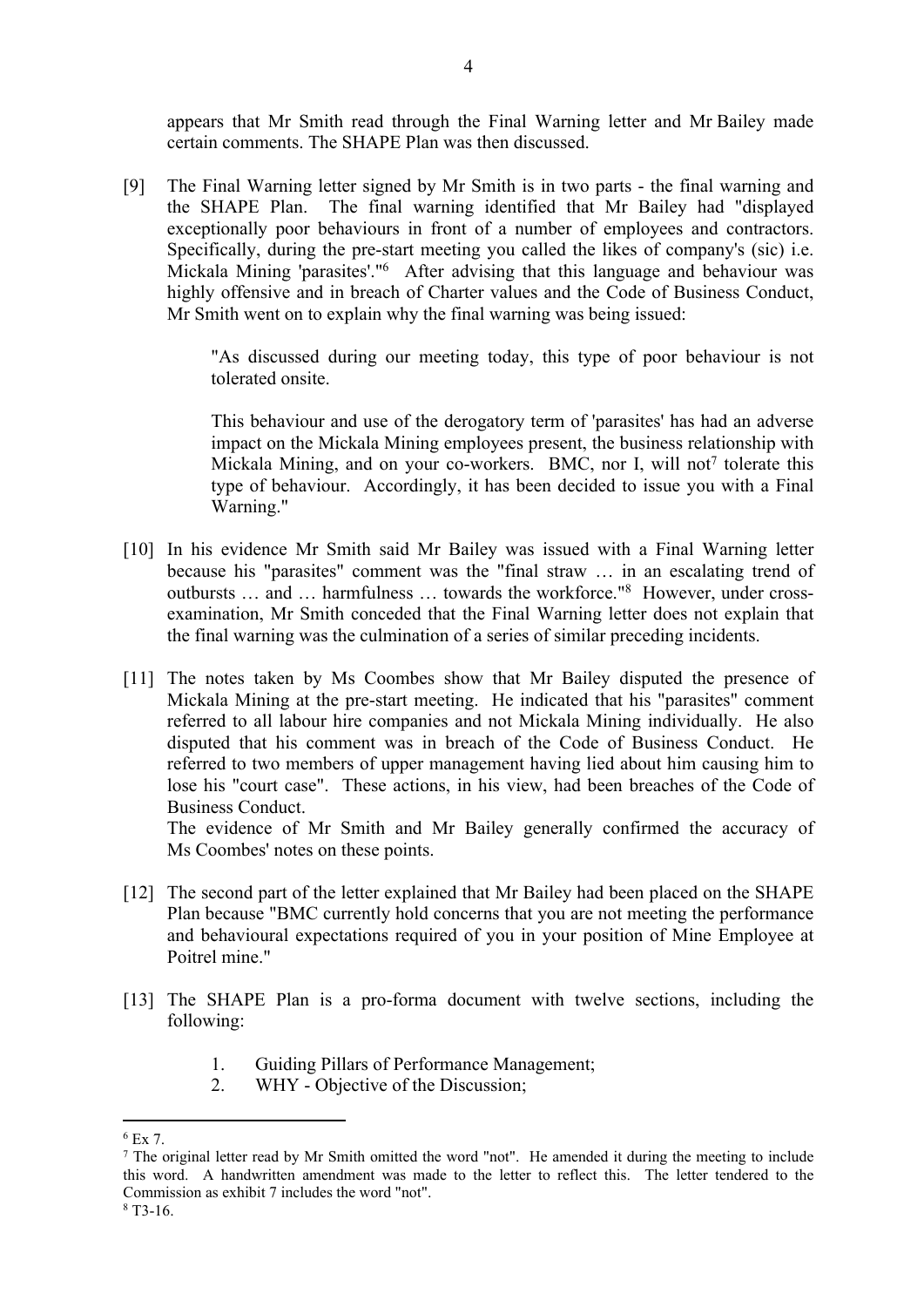- 3. Identify the performance and/or behaviours which conflict with expectations of the company or role and provide supporting evidence of facts or examples of the substandard performance/behaviours;
- 4. What's the employee's understanding of concerns/reason for Plan, their view of the situation and/or responses/perspective;
- … 8. Improvement Actions;
- 9. Outline potential consequences if workplace expectations are not met;
- 10. Outcomes; and

12. Signatures.

…

- [14] Under the heading of "Guiding Pillars of Performance Management", there are three sub-headings, viz., Role Performance, Misconduct and Gross Misconduct. "Misconduct" is described as "Wrongdoing in relation to the individuals (sic) responsibilities as outlined in the BHP Billiton Code of Conduct, policies, procedures and/or standards." In the SHAPE Plan prepared for Mr Bailey, the box next to the heading of "Misconduct" was checked.
- [15] Section 2 concerns the objectives of the discussion. It sets out that the issues are to be discussed in an open manner, contributing factors are to be identified and improvement actions to be agreed. It also notes that the meeting provides the employee with a right of response and an opportunity to contribute to the solution. While no objectives of the discussion are identified in Mr Bailey's Shape Plan, he had an opportunity to address some issues as noted below.
- [16] In Section 3 dealing with the identification of the performance and/or behaviour(s), two types of offending behaviour are identified. The first concerns Mr Bailey's "numerous issues where his behaviours and reactions have not aligned with the BHP Billiton Code of Business Conduct and the BHP Billiton Charter Values." Four issues which were said to have been included in this area of concern were then listed. In short form these are:
	- Aggressive verbal outburst at Charlie Conway on 12 December 2014;
	- Mr Bailey's response to miscommunication with a Digger Operator on 9 June 2015;
	- An incident that occurred at 2.30 am on 6 August 2015 where Mr Bailey was counselled about his statements over the 2 way radio where he repeatedly claimed a High Potential Incident had occurred prior to it being investigated for both actual and potential severity; and
	- His "verbal outburst" at the pre-start meeting where he referred to Mickala Mining as "parasites".
- [17] The second type of offending behaviour referred to "issues with both reliability and ensuring fitness for work". Three occasions are nominated - one in 2013, one in 2014 and one in 2015 - where Mr Bailey was unfit for work because of being impaired or possibly being impaired due to alcohol.
- [18] As the focus of the hearing was on the "parasites" comment, only brief evidence was given in relation to the other issues identified in the SHAPE Plan.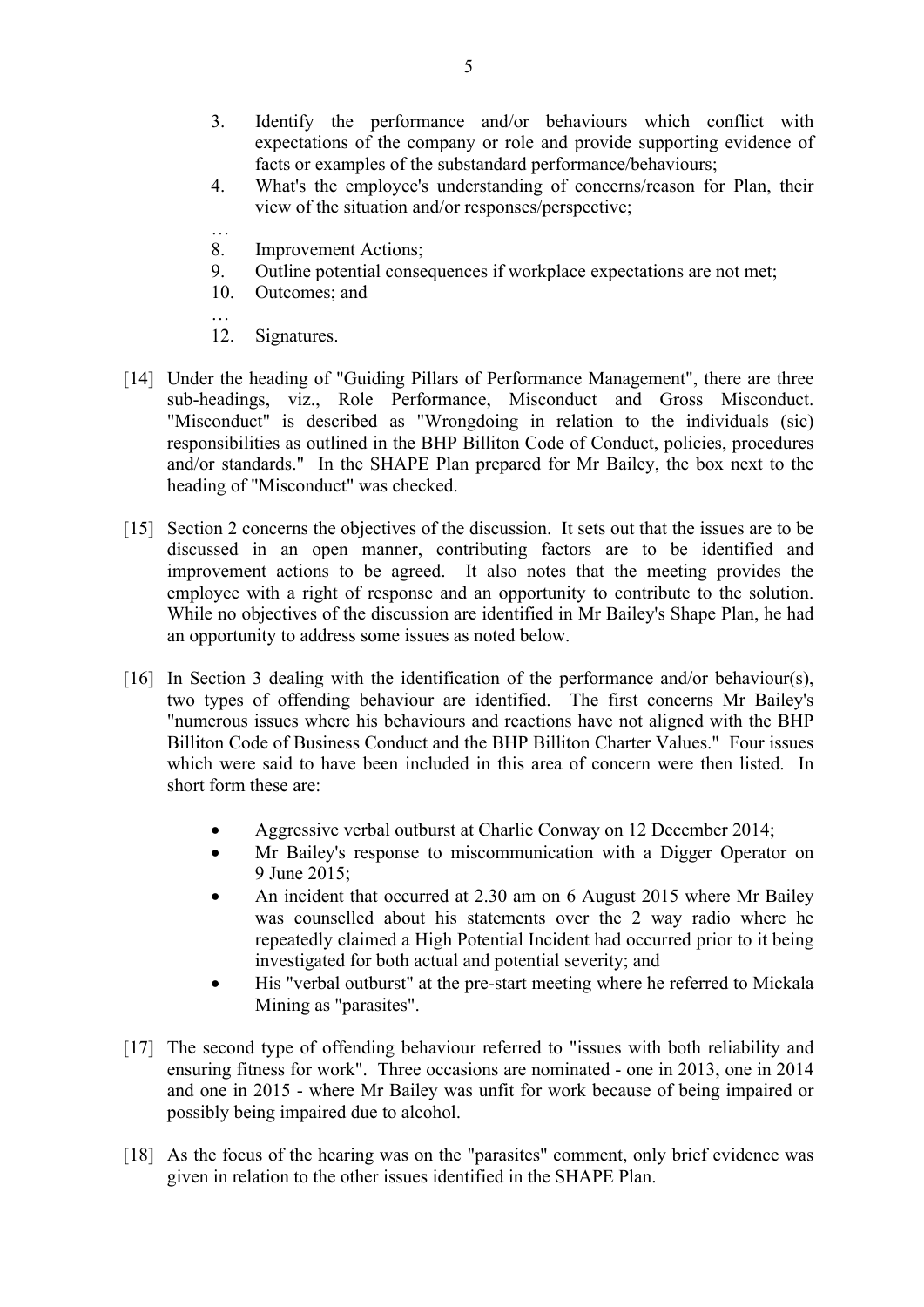- [19] The evidence of Mr Smith was that he was not aware of the detail of the first behavioural issue. Mr Bailey said it concerned the reduction in shift length. He repeatedly asked for "paperwork" to assist him to plan for the financial impact of the change. At first Mr Conway agreed to provide it then changed his mind. Ultimately, Mr Bailey raised his voice but denied he was aggressive. This issue was raised in Mr Bailey's earlier application for workers' compensation.
- [20] In respect to the issue with the digger operator, Mr Smith agreed it was proper for Mr Bailey to try to clarify what the digger operator had said. Mr Bailey initially believed the operator had sworn at him. Following this, Mr Bailey did not attend for a few shifts. On his return to work, Mr Smith and Mr Bailey listened to the recording of the exchange and Mr Bailey accepted the operator had not sworn at him.
- [21] At the SHAPE Plan meeting Mr Bailey also took issue with the incorrect date being nominated for the incident.
- [22] The third issue concerns a safety issue in the context of Mr Bailey being the Site Safety Health Representative. A difference in view arose about whether Mr Bailey should have been broadcasting the tyre blow out as a high potential incident in circumstances where the incident had not been investigated.
- [23] The incidents concerning the alcohol readings were not discussed in any detail at the meeting of 10 October, although Mr Bailey mentioned that the date and reading for the first incident were wrong. He denied the second incident happened. In relation to the third event, he self-tested as procedure dictated.
- [24] Returning to the SHAPE Plan, section 4, which deals with the employee's understanding, is blank.
- [25] The section dealing with "Improvement Actions" set out the activities Mr Bailey was to focus on, the type of support that was to be given to him as well as dates when his performance would be reviewed both on an interim basis and finally.
- [26] The potential consequences for not meeting expectations were:

"Should Ken not be fully meeting expectations by 6 January 2016 in all facets of his performance, he will face disciplinary action, up to and including termination of his employment."

- [27] Four possible Outcomes are set out in the SHAPE Plan of which three were identified as applying to Mr Bailey:
	- Coaching;
	- Ongoing Performance Improvement Management; and
	- Final Written warning.
- [28] The Final Written warning comes under the outcome of "Disciplinary Action". The types of disciplinary action are verbal warning (written confirmation); final written warning and termination. Disciplinary action is described as:

"For once off breach issues or as a result of ongoing performance issues.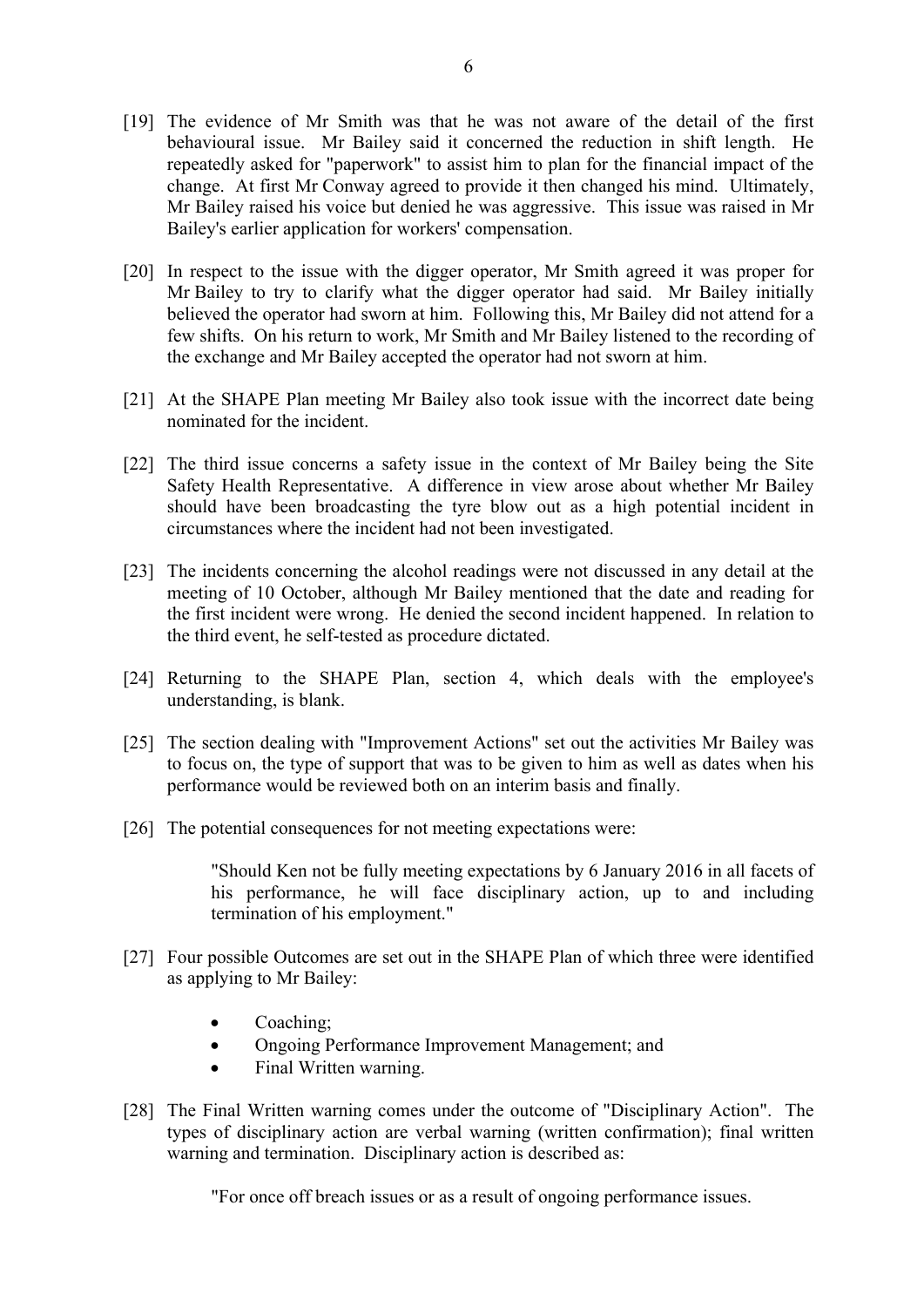Not to be used in isolation - ongoing coaching, performance improvement or training to be provided in conjunction with disciplinary action."

[29] Mr Bailey refused to sign the SHAPE Plan document. He described his reaction to the meeting: he shook in frustration at what had gone on, was close to tears, felt totally drained and as if his heart had been torn out. He was sent to the onsite paramedic for an assessment to determine whether he should be removed from the site for a psychological impairment.

## **Brief Overview of Submissions**

- [30] BHP submits that the "parasites" comment was of a different character to the previous outbursts. It breached the Code of Business Conduct and Charter of Values. Given that these documents are either a specific term or an implied term of Mr Bailey's employment contract, then, where there is a breach such that the reputation of BHP is brought into disrepute, it can only be unreasonable management action if the disciplinary action was exercised capriciously. BHP submits this was not done given the unfolding events over 2013 to 2015. In those circumstances the management action was reasonable and taken reasonably and therefore disentitled Mr Bailey to compensation.
- [31] The Regulator accepts that some response to the "parasites" comment was warranted but contends that the Final Warning letter was unreasonable management action taken unreasonably for several reasons. In particular, it is inconsistent with the rest of the SHAPE Plan. It was not dealt with in accordance with the SHAPE Plan which provided Mr Bailey with the right to respond, to contribute to the solution and for contributing issues to be identified. Although disciplinary action might have been reasonable, a final warning went too far. Further, mine management was aware of Mr Bailey's vulnerabilities but they did not consider them in deciding to issue the Final Warning letter.
- [32] On the issue of Mr Bailey's vulnerabilities, BHP submits that Mr Smith was acting in in circumstances where Mr Bailey had been given a full clearance to return to work. Mr Smith took reasonable care to ensure Mr Bailey's safety at work. In this regard, Mr Bailey was offered, and took up the opportunity, to have a support person present with him at the meeting.
- [33] No submissions were made on behalf of Mr Bailey.

### **Consideration**

[34] Mr Bailey and two other BHP employees called by the Regulator attested to the representatives of Mickala Mining not being introduced at the meeting. However, the evidence from BHP's witnesses, who were from mine management and who attended the meeting, establishes their presence. Despite Mr Bailey not being aware of them, a reference to labour hire firms as "parasites" in front of workers engaged by such firms is derogatory. Even Mr Bailey begrudgingly accepted that it was. It may have been a term used in the industry in the past, but on the evidence before the Commission, it is not in contemporary usage.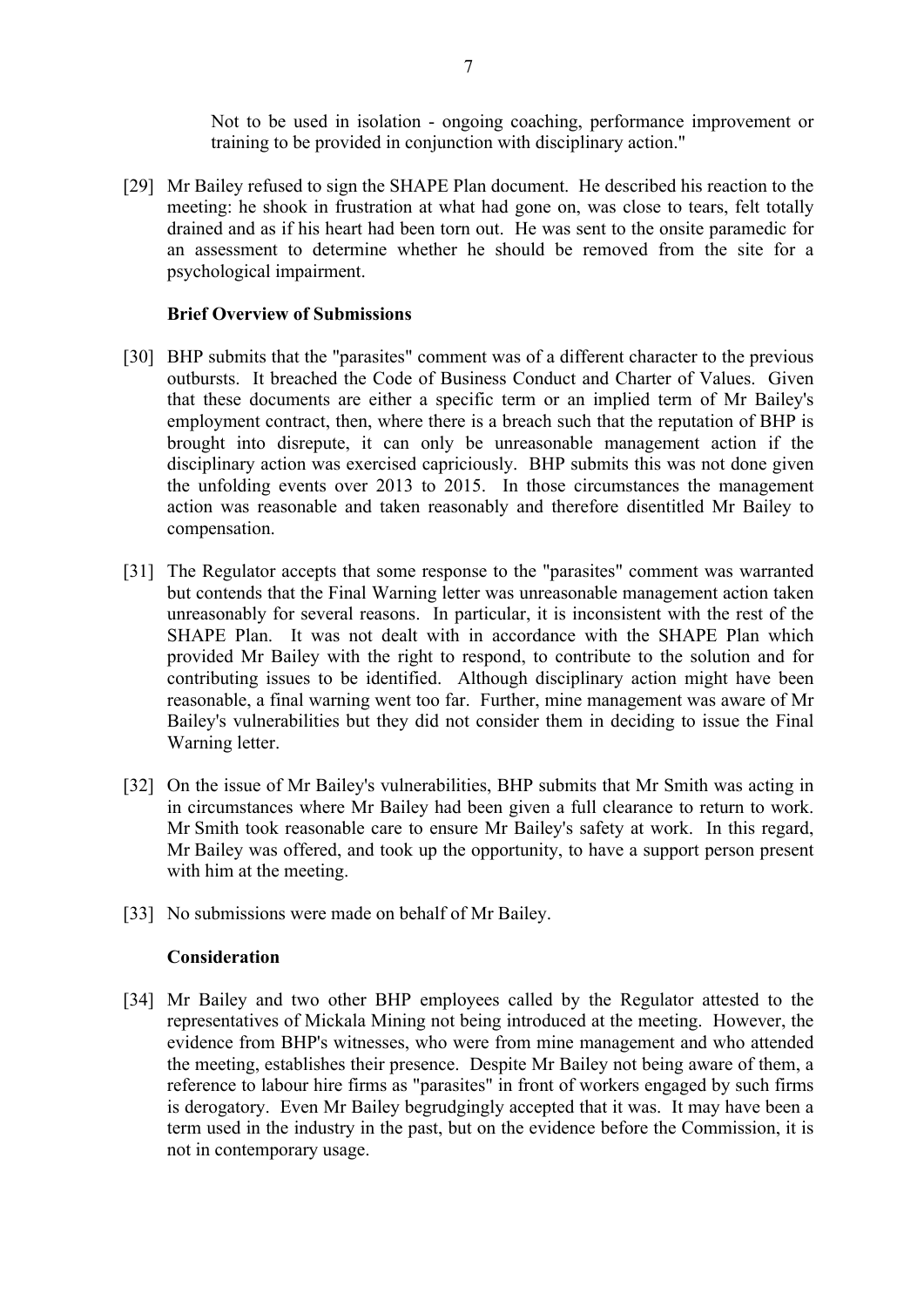- [35] The term does not reflect the values of respect, trust, teamwork and mutually beneficial relationships which are required by the BHP Billiton Code of Business Conduct and Charter of Values. According to the SHAPE Plan, wrongdoing in relation to the individual's responsibilities as outlined in the BHP Billiton Code of Business Conduct is misconduct. In those circumstances, it was appropriate for mine management to discipline Mr Bailey.
- [36] The Regulator contends that a final warning was a step too far. The SHAPE Plan provides for three types of disciplinary action, *viz*., a verbal warning with written confirmation; a final written warning and termination of employment. In my view a verbal warning was an insufficient penalty and termination too harsh. A written warning, had that been an option, may have been the appropriate penalty. circumstances where this was not available, and, given the extent of distress reported to Mr Smith by mine management and crew members, including labour hire workers, that had been caused by Mr Bailey's comment as well as the poor light it cast on BHP, the Commission considers a final warning was reasonable management action.
- [37] In *Q-COMP v QR Limited*,<sup>9</sup> Hall P cited the observations of Keane JA in *Hegarty v Queensland Ambulance Service*<sup>10</sup> that taking reasonable care for the safety of employees at work does not extend to absolute and unremitting solicitude for an employee's mental health. However, where an employer is fixed with the knowledge of an employee's make-up it is incumbent on that employer to assess what was a reasonable way to implement an otherwise reasonable decision.<sup>11</sup>
- [38] Mr Smith was aware of Mr Bailey's pre-existing psychiatric or psychological disorder but discounted that after he received a clearance to return to work. He also acknowledged in his evidence in chief that he had raised with Mr Bailey after his return to work, when the alcohol issue had begun to "creep in", that he could access the employer provided Employee Assistance Program but Mr Bailey had advised he was already receiving treatment. Mr Bailey's vulnerability had also resurfaced as recently as June when he did not work a few shifts after he believed he had been sworn at by the digger operator. The reason for Mr Bailey's absence at that time was known to Mr Smith. He described it as someone making an attack on Mr Bailey.<sup>12</sup>
- [39] The SHAPE Plan is a performance management tool. It includes both remedial action by way of stating the activities required to improve an employee's actions and disciplinary action. Although disciplinary action is not to be used in isolation but is one of a suite of performance measures, it is nonetheless punitive. A final warning is the most serious disciplinary action that can be taken short of termination of employment.
- [40] The evidence given by those in attendance at the meeting of 10 October was a little vague as to the detail of what was discussed. This is not surprising given nearly two years have elapsed between the meeting and the hearing. Ms Coombes' notes of the meeting were tendered as part of Mr Smith's evidence and thus can be considered to have been adopted by him. They are a contemporaneous record and are more reliable than the oral evidence. In any event, I have previously noted that the evidence of

<sup>9</sup>  *Q-COMP AND QR Limited (C/2011/26) - Decision* http://www.qirc.qld.gov.au

<sup>10</sup> *Hegarty v Queensland Ambulance Service* [2007] QCA 366, [47].

<sup>11</sup> *WorkCover Queensland v Kehl* [2002] 170 QGIG 93, 94.

<sup>12</sup> T3-27.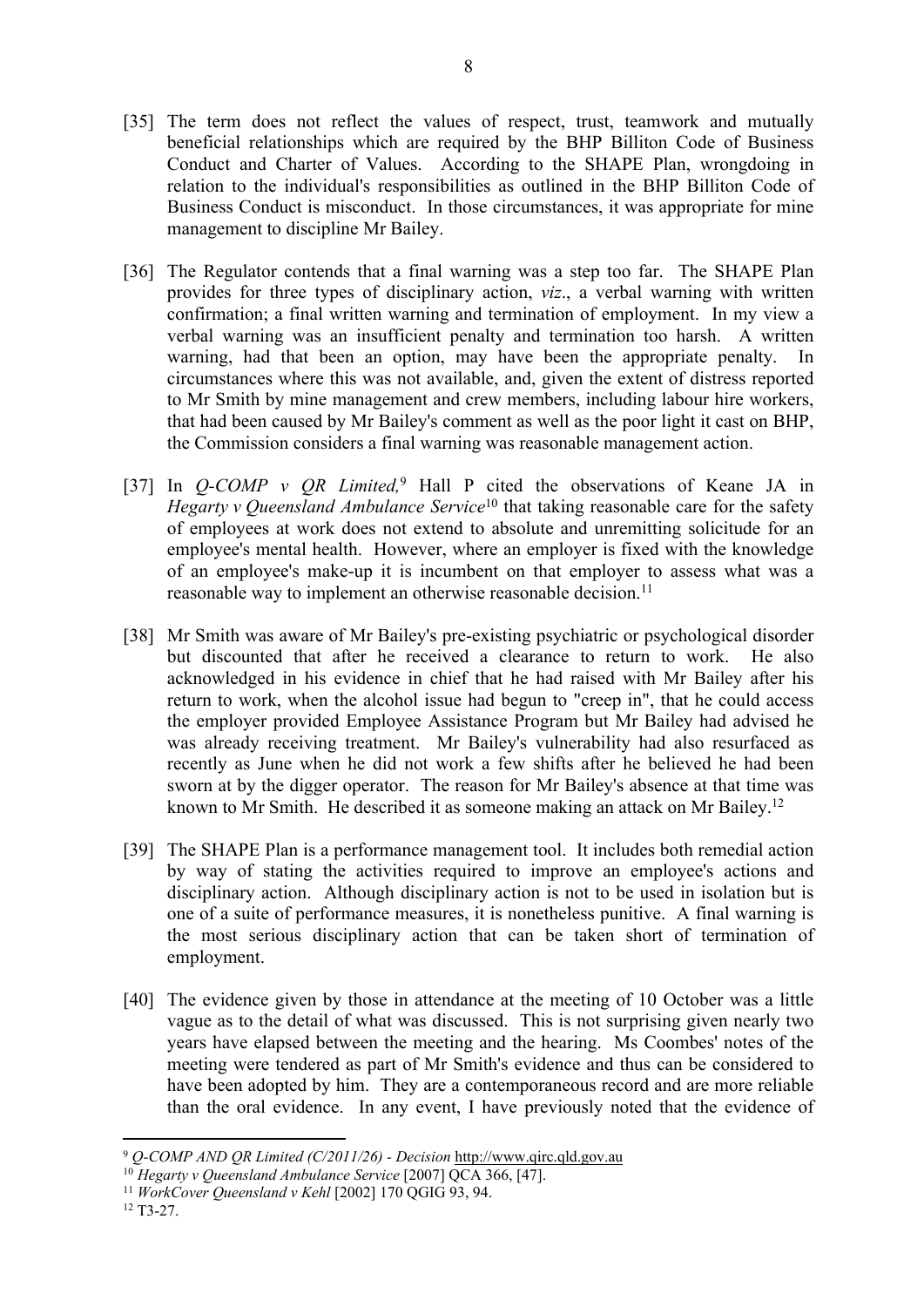Mr Smith and Mr Bailey on the matter of the final warning was generally consistent with Ms Coombes' notes.

- [41] The final warning was presented as a *fait accompli*, with Mr Bailey only being given an opportunity to respond after the warning had been read to him. Mr Smith did not first invite Mr Bailey to explain what had happened at the pre-start meeting, to indicate what words he used or the purpose of his remarks. Mr Bailey was also denied the opportunity to have input into the solution.
- [42] The Final Warning letter was also a pre-determined outcome. It is dated two days before the meeting was held. Although Counsel for BHP objected to the Regulator raising this issue in closing submissions without it being put to its witnesses, it is selfevident. The purpose of the final warning was to inform Mr Bailey that his conduct was unacceptable. While the letter was amended to correct the omission of the word "not" during the meeting and the version issued to Mr Bailey included this correction, this was an administrative rather than a substantive change and did not alter what Mr Smith told Mr Bailey.
- [43] It may have been Mr Smith's belief and intention that the final warning was issued because of Mr Bailey's offending behaviours over a period of time culminating in the "final straw" of the "parasites" remark, however, the letter speaks for itself. The final warning specifically concerned the "parasites" comment. Further, the other issues recorded in the SHAPE Plan were dealt with separately because the potential consequence of Mr Bailey not meeting expectations by January was that he would face disciplinary action, up to and including termination of his employment.
- [44] Almost inevitably, an employee will find being issued with a final warning confronting. In this case, despite knowing about Mr Bailey's vulnerability, which seemed to be most apparent when he believed he was being treated unfairly or when someone was attacking him, Mr Smith issued the disciplinary action of a final warning in isolation and as a pre-determined outcome. He approached the meeting of 10 October without proper consideration of Mr Bailey's vulnerability. The meeting did not proceed in accordance with the SHAPE Plan provisions which requires issues to be discussed openly, for the employee to have input and an opportunity to contribute to the solution. Further, it did not adhere to the SHAPE Plan provisions concerning potential consequences and outcomes. By not following the SHAPE Plan requirements, the approach was not management action that was taken in a reasonable way.
- [45] The Commission's task is to assess whether the management action was reasonable and whether it was taken reasonably.<sup>13</sup> Here, I have decided that although the management action was reasonable it was not taken reasonably. Accordingly, the appeal must be dismissed.
- [46] BHP is ordered to pay the costs of the Regulator.
- [47] The position in relation to the Second Respondent is different. In this case, the hearing of this appeal was conducted in two stages when, close to commencement of the hearing, the Appellant advised the Regulator it intended to alter its case. When the

<sup>13</sup> *Davis v Blackwood* [2014] ICQ 009, [47]; *Versace v Braun* (2005) 178 QGIG 315.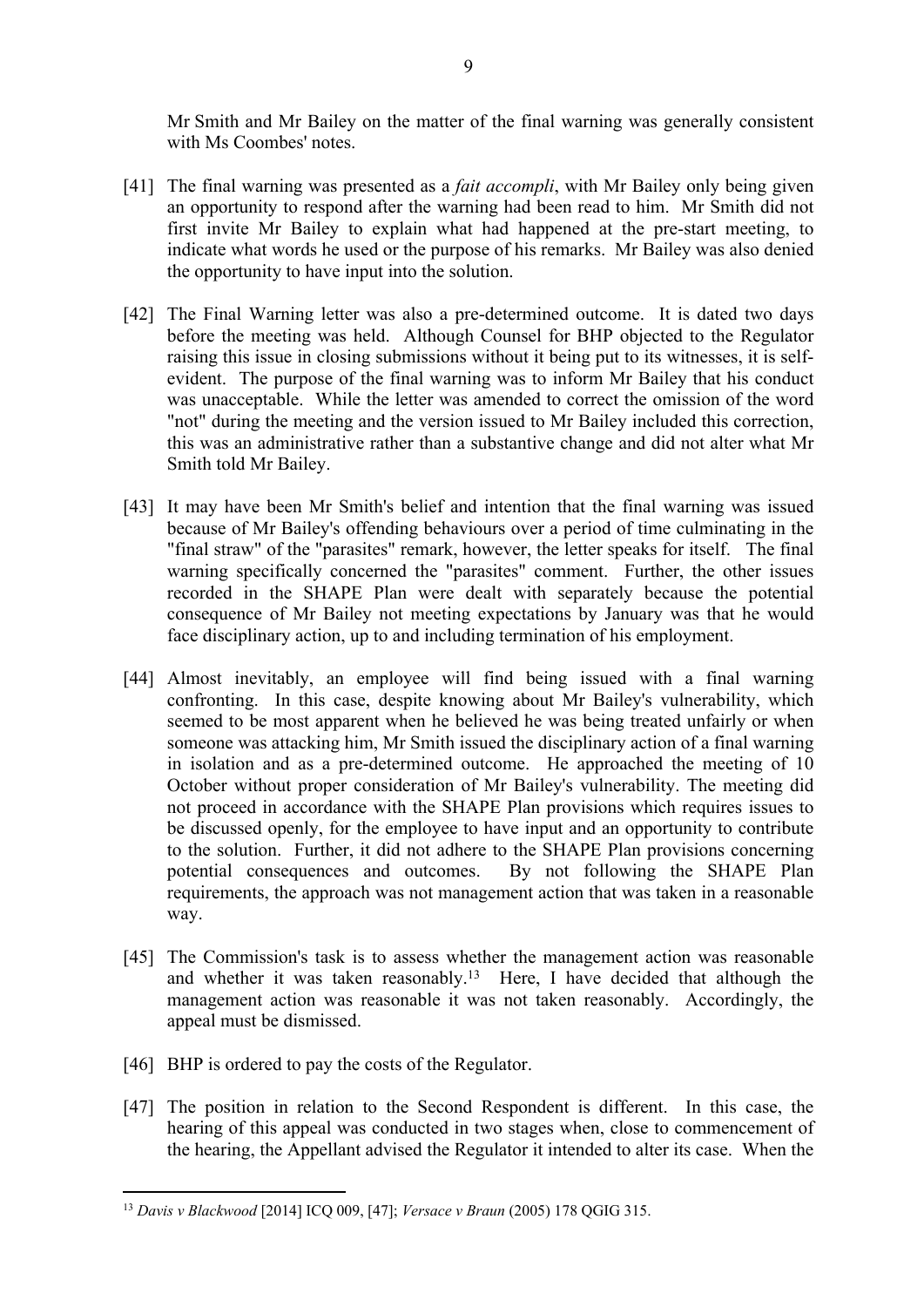issue was raised formally with the Commission after the proceedings had commenced, the advice prompted Mr Bailey to become a party. Consequently, further directions were issued by the Commission, the hearing was adjourned, and three further days of hearing were listed. No submissions about the costs of the Second Respondent were made. Accordingly, costs in relation to the Second Respondent are reserved.